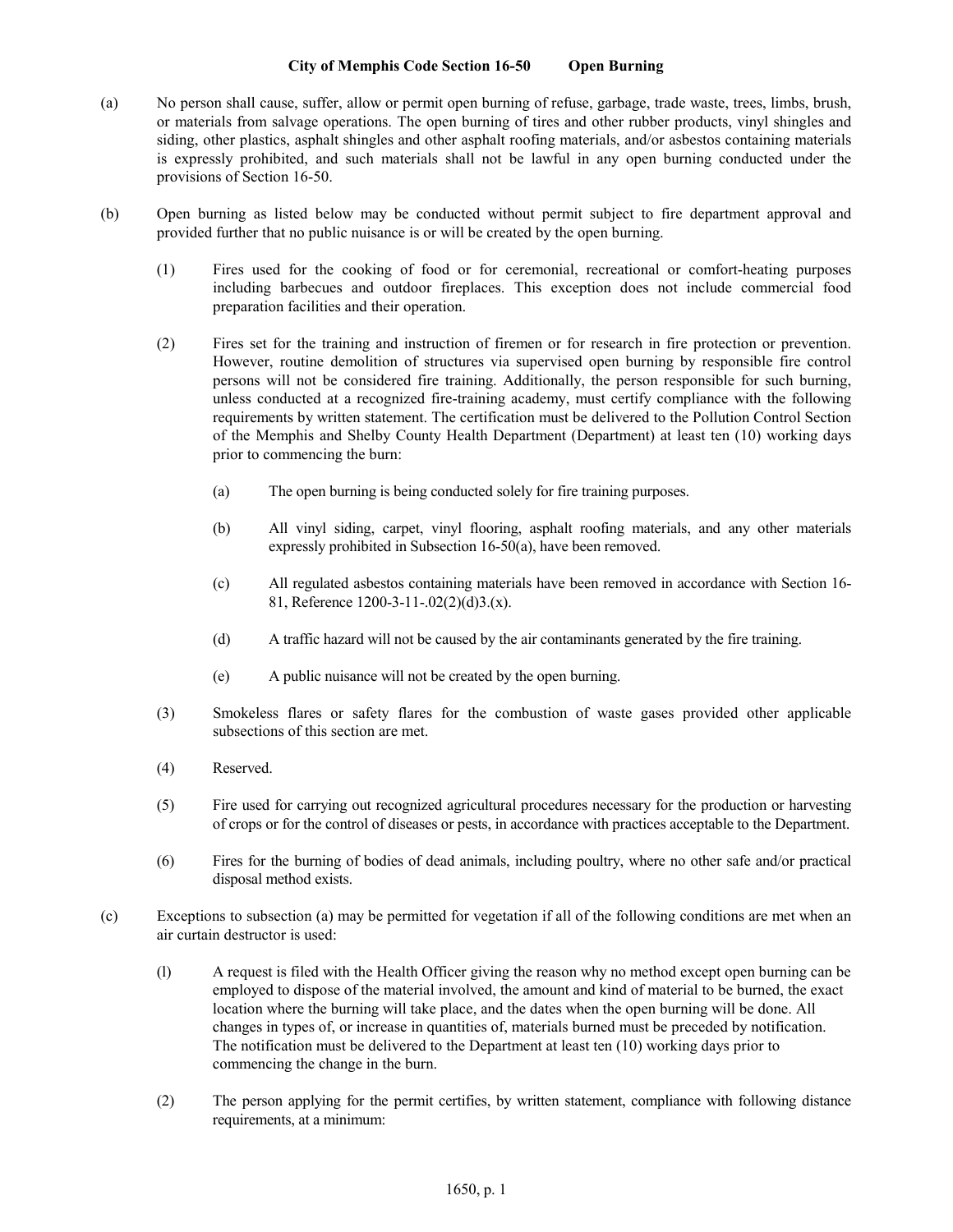- (a) The open burning site must be at least five hundred (500) feet from any Federal and from any State highway; and
- (b) The open burning site must be at least one thousand (1,000) feet from any school, national or state park, national reservation, national or state forest, wildlife area, and/or residence not on the same property as the air curtain destructor; and
- (c) The open burning site must be at least one-half (1/2) mile from any airport, nursing home or hospital.
- (3) The plume from the air curtain destructor must meet the visible emission standards specified in Section 16-83, Reference 1200-3-5-.01(1); however, for certain materials the Department may allow one start-up period in excess of the standard, per day, not to exceed 20 minutes in 24 hours.
- (4) All material to be burned must be dry and in other respects be in a state to sustain good combustion. Open burning must be conducted when ambient conditions are such that good dispersion of combustion products will result. Priming materials used to facilitate such burning shall be limited to #1 or #2 grade fuel oils.
- (5) No fire shall be ignited while any air pollution emergency episode is in effect in the area of the burn. No fire shall be ignited during any exceedance of the National Ambient Air Quality Standard for ozone, oxides of nitrogen, carbon monoxide, or particulate matter. Permittee is required to contact the Department's Computerized Local Air Index Reporting system (CLAIR) recorded line at (901) 544-7489 or 544-7490 before igniting a fire to determine if it is a Burning Day or a No-Burning Day.
- (6) Approval is received from the Health Officer in writing.
- (7) Permission is secured from the fire department in the jurisdiction involved.
- (8) The burning will be done between the hours of 9:00 am and 4:00 pm or as authorized by the health officer.

This approval will not relieve the person responsible for such burning from the consequences of any damages, injuries, or claims resulting from such burning.

## (d) Definitions.

- (1) "Air Curtain Destructor" is a portable or stationary combustion device that directs a plane of high velocity forced draft air through a manifold head into a burn chamber with vertical walls in such a manner as to maintain a curtain of air over the surface of the burn chamber and a recirculating motion of air under the curtain. The use of an air curtain destructor is considered controlled open burning.
- (2) "Air Pollution Emergency Episode" is defined as air pollution alerts, warnings, or emergencies declared by the Health Officer during adverse air dispersion conditions that may result in harm to public heath or welfare.
- (3) "Natural Disaster" is defined as any event commonly referred to as an "Act of God" and includes but is not limited to the following weather related or naturally occurring categories of events: tornadoes, hail and wind storms, snow or ice storms, flooding, and earthquakes.
- (4) "Open Burning" is the burning of any matter under such conditions that products of combustion are emitted directly into the open atmosphere without passing directly through a stack.
- (5) "Person" is any individual, partnership, co-partnership, firm, company, corporation, association, joint stock company, trust, estate, political subdivision, an agency, authority, commission, or department of the United States government, or of the State of Tennessee government; or any other legal entity, or its legal representative, agent, or assigns.
- (e) Burning after natural disasters.